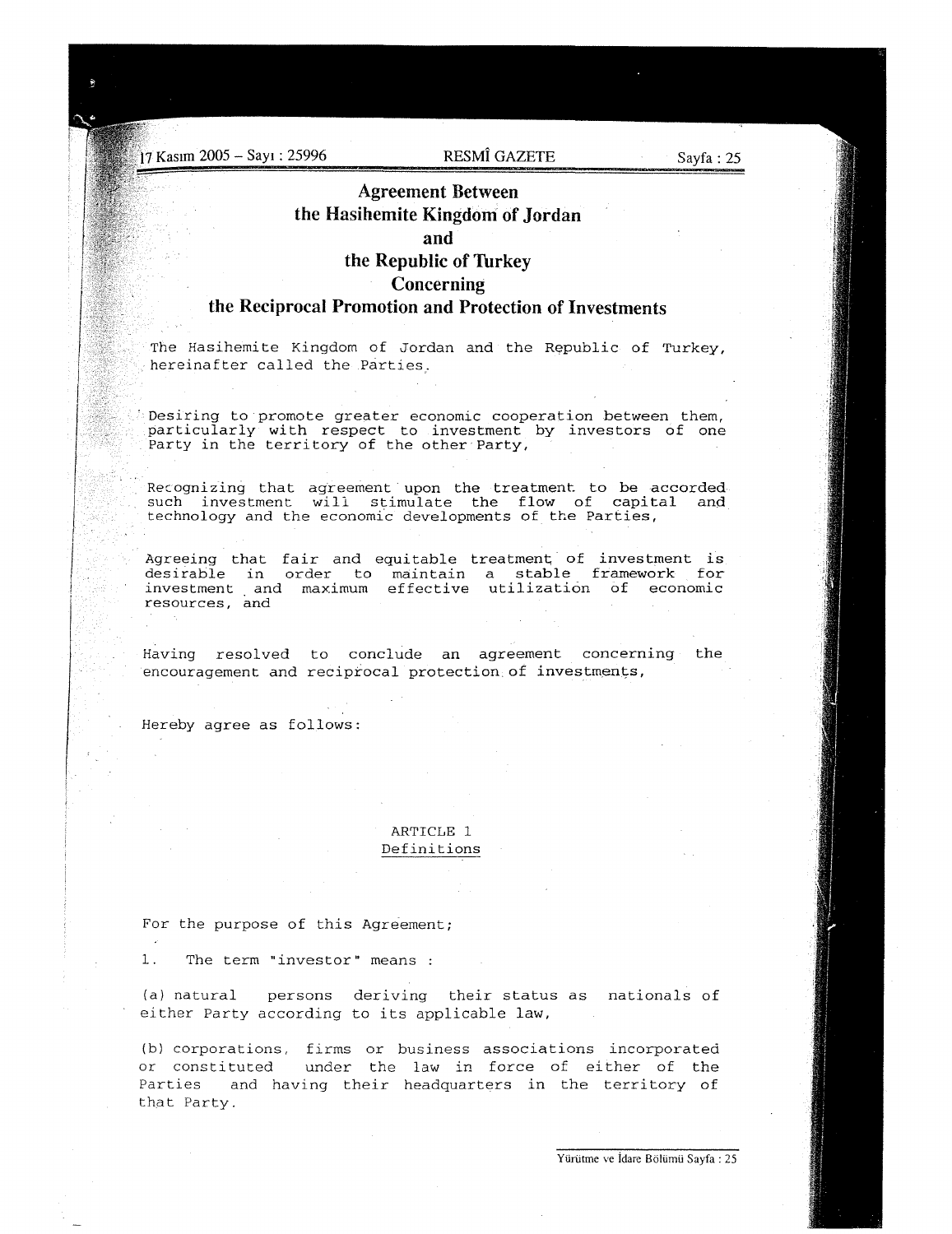2. (a) The term "investment", in conformity with the hosting Party's laws and regulations, shall include every. kind of asset in particular, but not exclusively:

(i) shares, stocks or any other form of participation in companies

(ii) returns reinvested, claims to money or rights to legitimate performance having value related to an investment, any other financial

(iii) movable and immovable property, as well as any other

rights in rem such as mortgages, liens, pledges and any other similar rights,

(iv) copyrights, industrial and intellectual property rights such as patents, licenses, industrial designs, technical processes as well as trademarks, goodwill, know-how and other similar rights,

(v) business concessions conferred by law or by contract including concessions to search for, cultivate, extract or exploit natural resources on the territory of each Party as defined hereafter.

3. The term "returns" means the amounts yielded by an investment and includes in particular, though not exclusively, profit, interest, and dividends.

4. The term "territory" includes the land boundaries, maritime areas and the continental shelf determined by mutual agreement between the parties concerned over which the Party hosting the investment has sovereign rights or jurisdiction in accordance with international law.

## ARTICLE II

# Promotion and Protection of Investments

1. Each Party shall permit in its territory investments, and activities associated therewith, on a basis no less favourable than that accorded in similar situations to investments of investors of any third country, within the framework of its laws and regulations.

2. Each Party shall accord to these investments, once established, treatment no less favourable than that accorded in similar situations to investments of its investors or to investments of investors of any third country, whichever is the most favourable.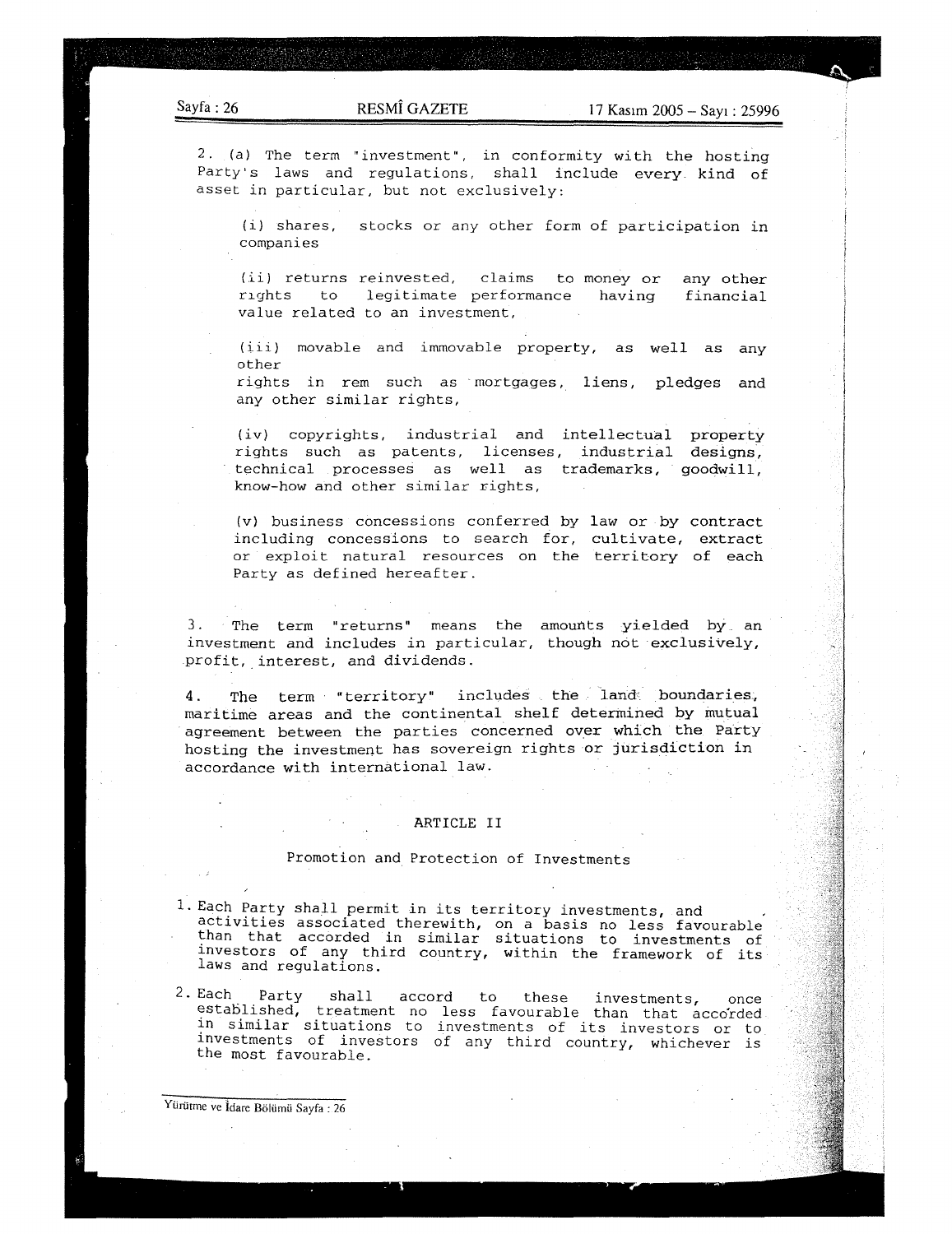3. Subject to the laws and regulations, of the Parties relating to the entry, sojourn and employment of aliens;

(a) nationals of either Party shall be permitted to enter and remain in the territory of the other Party for purposes of establishing, developing, administering or advising on the operatlon of an investment to which they, or an investor of the first Party that employs them, have committed or are· in the process of committing a substantial amount of capital or other .resources,

(b) companies which are legally. constituted under the applicable laws and regulations of one Party, and which are investments of investors of other Party, shall be permitted to engage managerial and technical personnel of their choice, regardless of nationality.

4.The provisions of this Article shall have no effect in relation to following agreements entered into by either of the Parties.

. (a) relating to regional economic agreements, any existing organization or or future customs unions, similar international

The Commission of Belling

 $\Delta\Delta\Omega_{\rm{eff}}$ 

Production of  $\sim 10^{11}$  and  $\sim 10^{11}$ 

(b) relating wholly or mainly to taxation.

# **ARTICLE III**

# Expropriation and Compensation

- 1. Investments shall not be expropriated, nationalized or subject, directly or indirectly, to measures of similar subject, difectly of indirectly, so models in a nondiscriminatory manner, upon payment of prompt, adequate and effective compensation, and. in accordance with due process of law and the general principles of treatment provided for in Article II of this Agreement.
- 2. Compensation shall be equivalent to the real value of the expropriated investment before the expropriatory action expropriated investment before the interpretation shall be paid was taken of became Anomi. Somptimes as described in paragraph 2 Article 4.
- 3. Investors of either Party; whose investments suffer losses in the territory of the other' Party owing to war, in the territory of the other rarby sharp events Insurrection, civil disturbance or contractionally have accorded by such other Party treatment not less shail be accorded by such other rarry creatment has reset-<br>favourable than that accorded to its own investors or to investors of any third country, whichever is the most favourable treatment, as regards any measures it adopts in relation to such losses.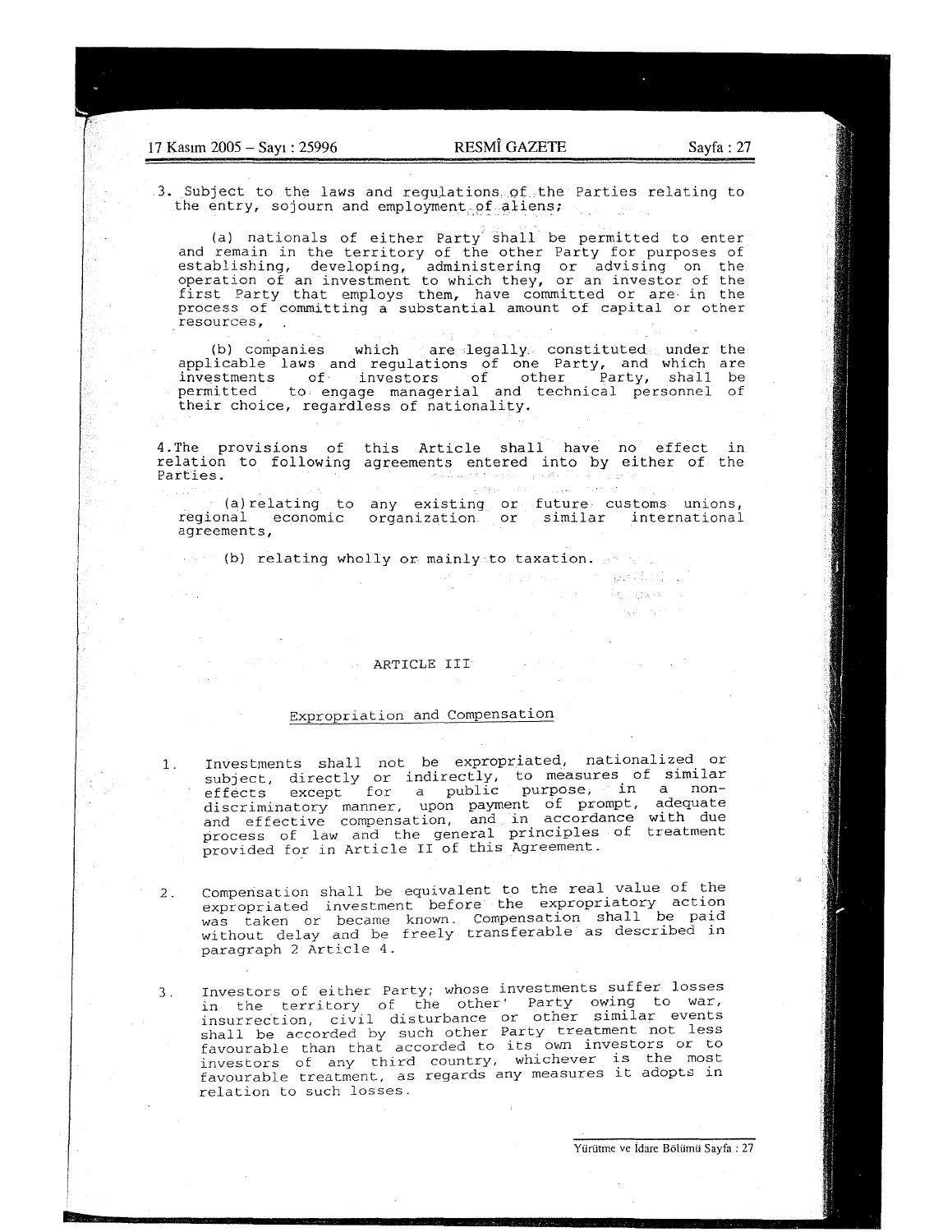| Sayfa:28 |  |
|----------|--|
|          |  |

-,

### ARTICLE IV

# Repatriation and Transfer

1. Each Party shall permit in good faith all transfers related to an investment to be made freely and without unreasonable delay into and out of its territory. Such transfers include:

- (a) returns,
- (b) proceeds from the sale or liquidation of all or any part of an investment,

(c) compensation pursuant to Article III,

- (d) reimbursements and interest payments deriving from loans in connection with investments,
- (e) salaries, wages and other remunerations received by the nationals of one Party who have obtained in the territory of the other Party the corresponding work permits relative to an investment,
- (f) Payments arising from an investment dispute.
- 2. Transfers shall be made in the convertible currency in which the investment has been made or in any convertible currency at the rate of exchange in force at the date of transfer, unless otherwise agreed by the investor and the hosting Party.

# ARTICLE V<br>Subrogation

- 1. If the investment of an investor of one Party is insured against non-commercial risks under a system established by law, any subrogation of the insurer which stems from the terms of the insurance agreement shall be recognized by the other Party.
- 2. The insurer shall not be entitled to exercise any rights other than the rights which the investor would have been entitled to exercise.
- 3. Disputes between a Party and an insurer shall be settled in accordance with the provisions of Article VII of this Agreement.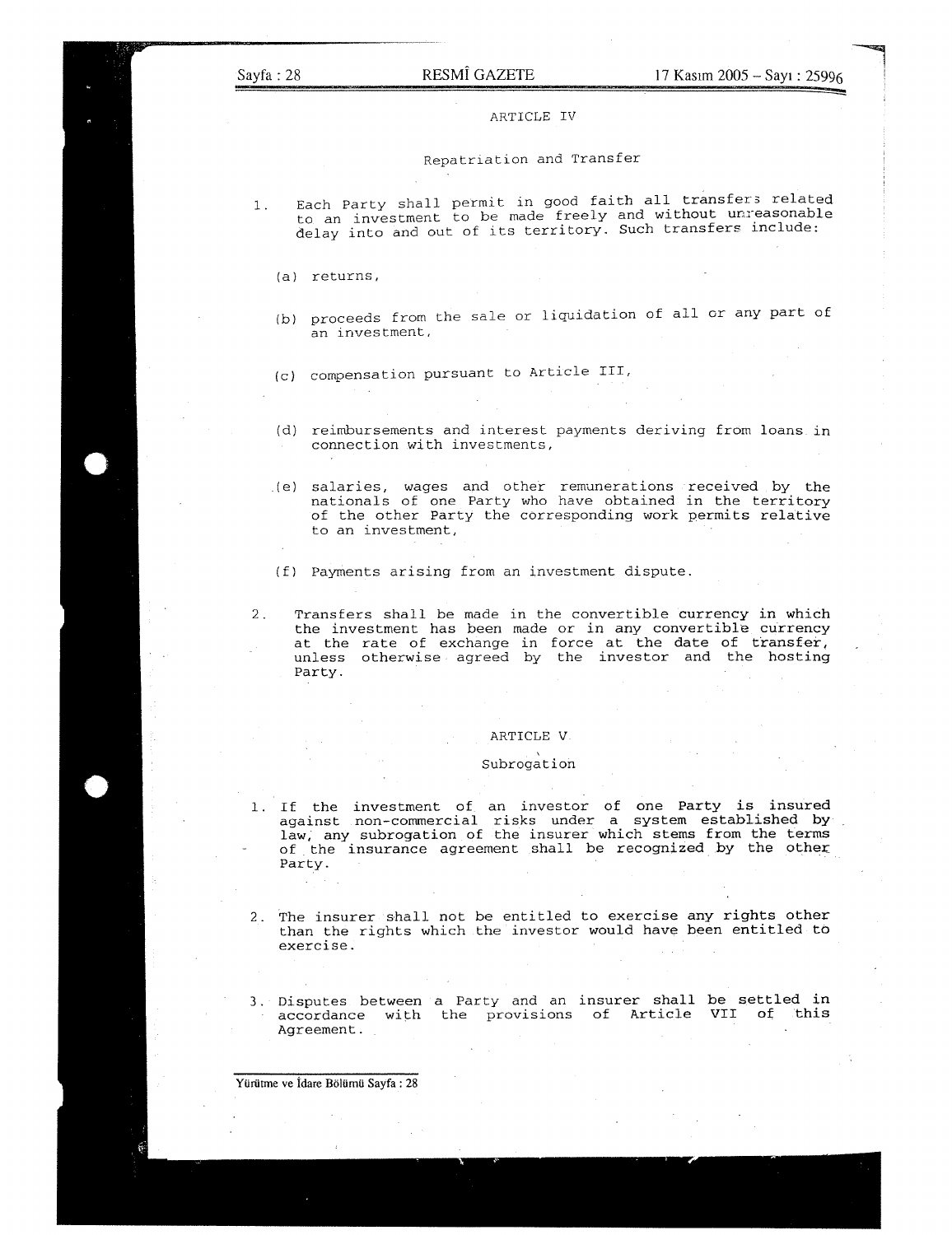17 Kaslffi 2005 - SaYl : 25996 **RESMI** GAZETE Sayfa: 29

### ARTICLE VI

### Derogation

This agreement shall not derogate from:

- (a) Laws and regulations, administrative practices or procedures or administrative or adjudicatory decisions of either Party,
- (bl International legal obligations, or
- (c) obligations assumed by either Party, obligations assumed by either Party, including those<br>contained in an investment agreement or an investment authorization,

that entitle investments or associated activities to treatment more favourable than that accorded by this Agreement in like situations.

### ARTICLE VII

### Settlement of Disputes Between One Party And Investors of the Other Party

- 1. Disputes between one of the parties and one investor of the other Party, in connection with his investment, shall be notified in writing, including detailed information, by the investor to the recipient Party of the investment. AS far as possible, the investor and the concerned party shall endeavour possible, the investor and the concerned Party shall endeavour<br>to settle these disputes by consultations and negotiations in good faith.
- 2. If these disputes cannot be settled in this way within six months following the date of the written notification mentioned in paragraph 1, the dispute can be submitted, as the investor may choose, to:
	- (a) the International Center for Settlement of Investment Chie International control of the "Convention on Sisputes (ISCID) set up by the "Convention on Settlement of Investment Disputes Between States and<br>Nationals of other States', in case both Parties become signatories of this Convention.
	- (b) An ad hoc court of arbitration laid down under the Arbitration Rules of Procedure of the United Nations Commission for International Trade Law (UNCITRAL).
	- (c) The Court of Arbitration of the Paris International Chamber of Commerce,

provided that, if the investor concerned has brought the dispute before the courts of justice of the. Party that is a party to the dispute and a final award has not been rendered within one year.

3. The arbitration awards shall be final and binding for all The arbitration awards shall be final and binding for the<br>parties in dispute. Each Party commits itself to execute the award according to its national law.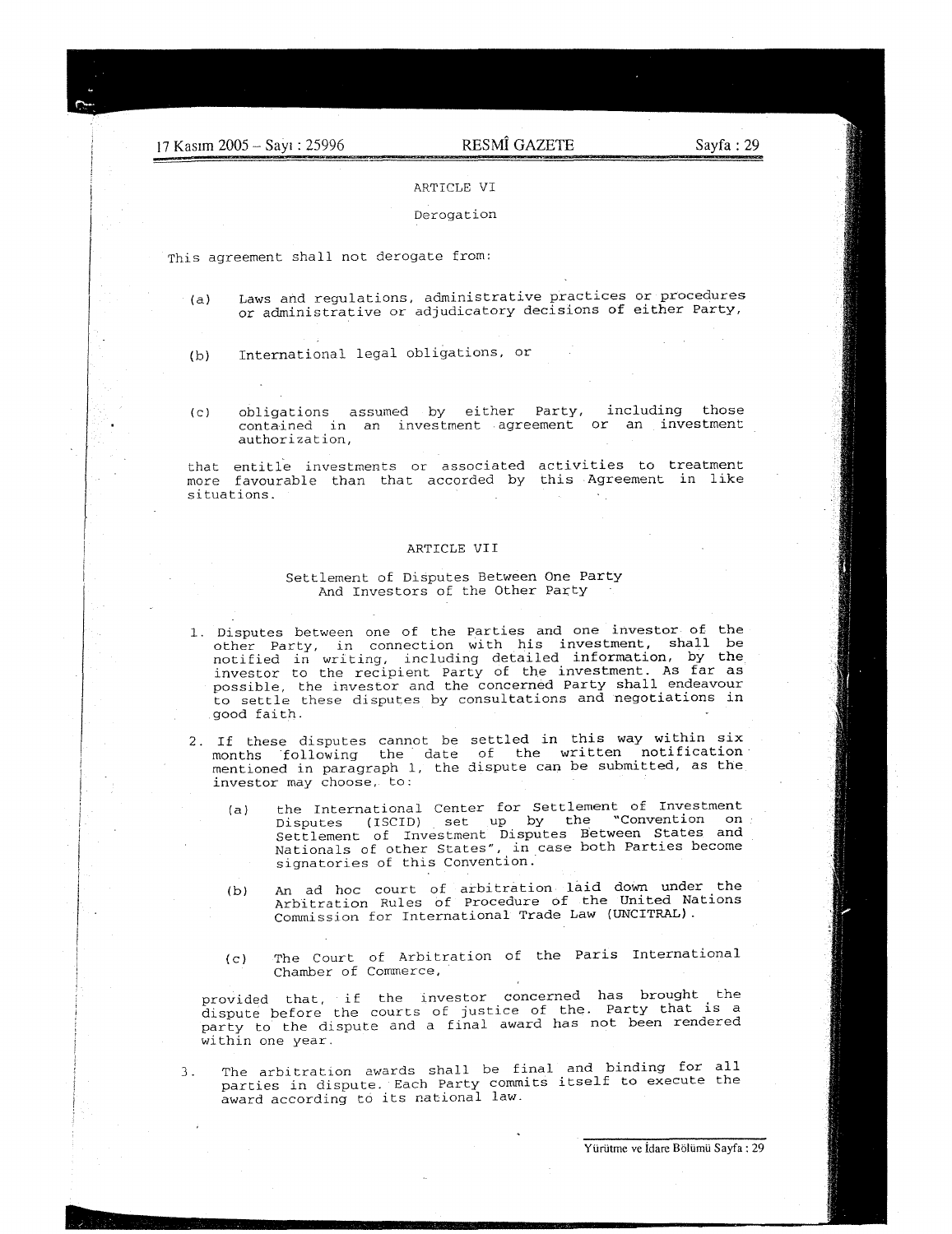### ARTICLE VIII

# Settlement of Disputes Between the Parties

- 1. The Parties shall seek in good faith and a spirit of cooperation a rapid and equitable solution' to any dispute between them concerning the interpretation or application of this Agreement. In this regard, the Parties agree to engage in direct and meaningful negotiations to arrive at such solutions. If the Parties cannot reach an agreement within six months after the beginning of dispuce between themselves through the foregoing procedure, the dispute may be submitted, upon the<br>request of either Party, to an arbitral tribunal of three members.
- 2. Within two months of receipt of a request, each Party shall appoint an arbitrator. The two arbitrators shall select a third arbitrator as Chairman, who is a national of a third State. In the event either Party fails to appoint an arbitrator within the specified time, the other Party may request the President of the International Court of Justice to make the appointment.
- 3. If both arbitrators cannot reach an agreement about the choice of the Chairman within two months after their appointment, the Chairman shall be appointed upon the request of either Party by the President of the International Court of Justice.
- 4. If, in the cases specified under paragraphs (2) and (3) of this Article, the President of the International Court of Justice is<br>prevented from carrying out the said function or if he is a prevented from carrying out the said function or if he is a national of either Party, the appointment shall be made by the Vice-President, and if the Vice-President is prevented from carrying out the said function or if he is a national of either Party, the appointment shall be made by the most senior member of the Court who is not a national of either Party.
- 5. The tribunal shall have three months from the date of the selections of the Chairman to agree upon rules of procedure consistent with the other provisions of this Agreement. In the absence of such agreement, the tribunal shall request the President of the International Court of Justice to designate rules of procedure, taking into account generally recognized rules of international arbitral procedure.
- 6. Unless otherwise agreed, al submissions shall be made and all hearings shall be completed within months of the date of selection of the Chairman, and the tribunal shall render its decision within two months after the date of the final submissions or the date of' the closing of the hearings, submissions of the date of the crosing of the heafings,<br>whichever is later. The arbitral tribunal shall reach its decisions, which shall be final and binding, by a majority of votes.
- 7. Expenses incurred by the Chairman, the other arbitrators, and other costs of the proceedings shall be paid for equally by the Parties. The tribunal may, however, at its discretion, decide that a higher proportion of the costs be paid by one of the Parties.
- 8. A dispute shall not be submitted to an international arbitration court under .the provisions of this Article, if the same dispute has been brought before another international same dispute has been brought before another international<br>arbitration court under the provisions of Article VII and is arbitration court under the provisions of Article vir and is<br>still before the court. This will not impair the engagement in direct and meaningful negotiations between both Parties.